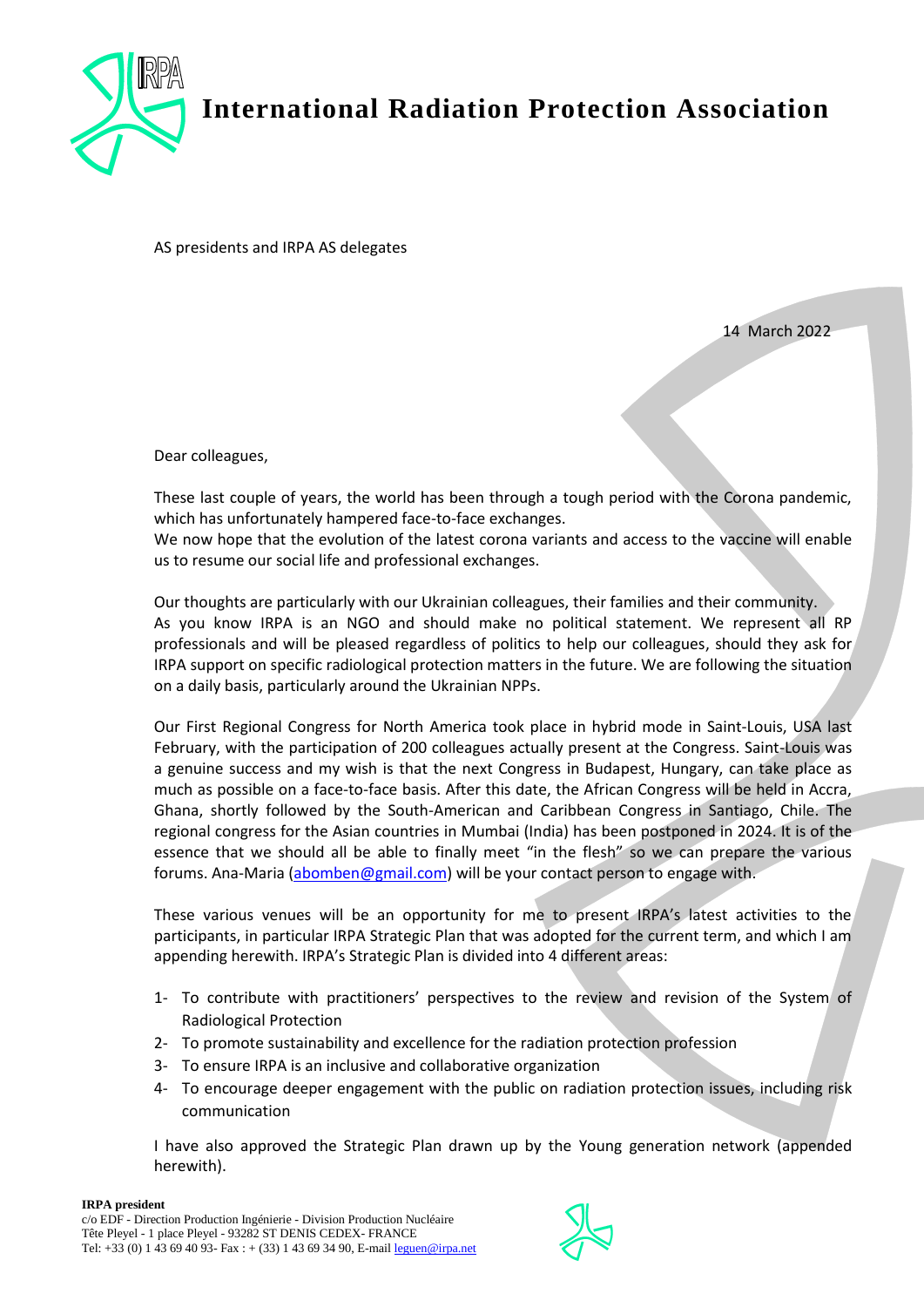

**International Radiation Protection Association**

During our latest Board, we approved and revived our working groups. Within your own AS, you may be able to appoint representatives to participate in our 2022-2024 activities.

The Task Groups that are being continued or established to support the IRPA Strategic Plan for 2021- 24 are listed below with brief details including whether new membership is sought. The Terms of Reference of each Task Group, and current membership, can be found on the IRPA website.

Associate Societies are asked to reconfirm to the IRPA Executive Officer [\(abomben@gmail.com\)](mailto:abomben@gmail.com) any existing TG members who will be continuing to engage in their workstream and/or nominate new individuals to participate.

## **TG on Tissue Reactions – Chair: Marie-Claire Cantone, Italy**

This is an expansion of earlier TG on Lens of the Eye.

The objective is to contribute to creating awareness, and to promote a wide exchange of knowledge, experience and points of view, about early and late effects of radiation in tissues and organs, including lens of the eye, heart and brain exposures.

Nominations/re-nominations are requested from AS.

### **TG on Public Understanding – Chair: Hiroko Yoshida, Japan**

This is an established TG, continuing into the new Term.

The objective is to encourage and support the Associate Societies in the development of effective means of enhancing public understanding of radiation risk through the sharing of good practice, ideas and resource material.

New or reconfirmed nominations are requested from AS.

## **Non-Ionising Radiation – Chairs: Alexandre Legros and Julien Modolo**

This is an established TG, continuing into the new Term.

The objective is to consider the aspects, proposals and expectations documented in the answers to the earlier IRPA EC questionnaire, including informing the general public about health risks of NIR; explanation of the recommendations by ICNIRP on exposure limits; and support to the organizers of Regional Congresses in order to contribute to a substantial NIR-programme. New or reconfirmed nominations are requested from AS.

## **Higher Education, Research & Teaching – Chair: Pete Cole, UK**

This is an established TG, continuing into the new Term.

The objective is to provide an international overview of radiation safety culture in the HERT sector and develop and disseminate materials to aid practitioners in developing and improving HERT radiation safety culture.

New or reconfirmed nominations are requested from AS.

## **NORM – Chairs: Rainer Gellermann and Jim Hondros**

This is an established TG, continuing into the new Term.

The objective is to increase awareness of NORM issues; develop and promote a library of good practice documents; influence policy makers, regulators and industry by collecting and reporting experiences of practitioners; ensure that controls for NORM are commensurate with the actual radiological risk; identify gaps at a global scale related to ethical foundations of radiation protection